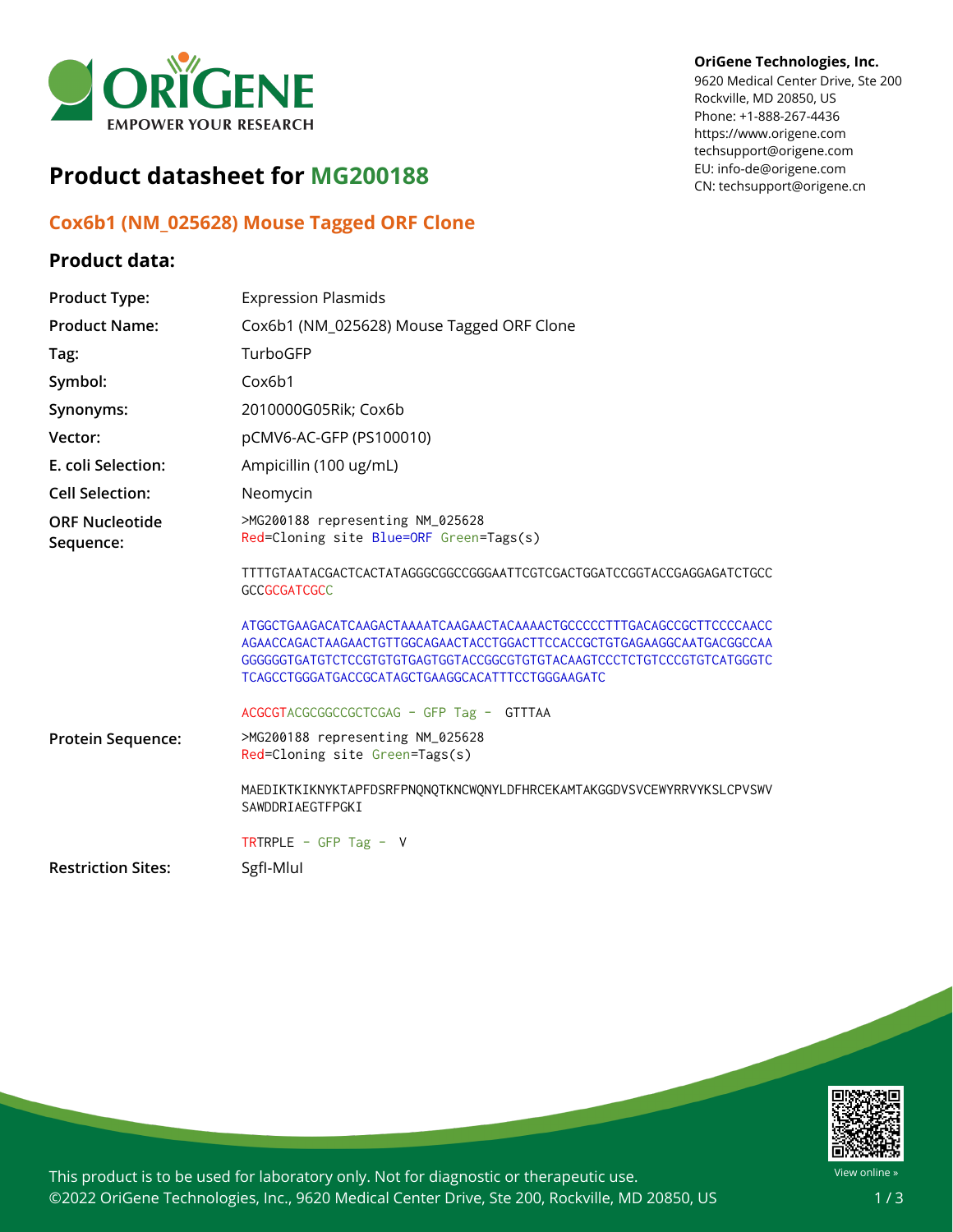ORIGENE

### **Cloning Scheme:**





This product is to be used for laboratory only. Not for diagnostic or therapeutic use. ©2022 OriGene Technologies, Inc., 9620 Medical Center Drive, Ste 200, Rockville, MD 20850, US